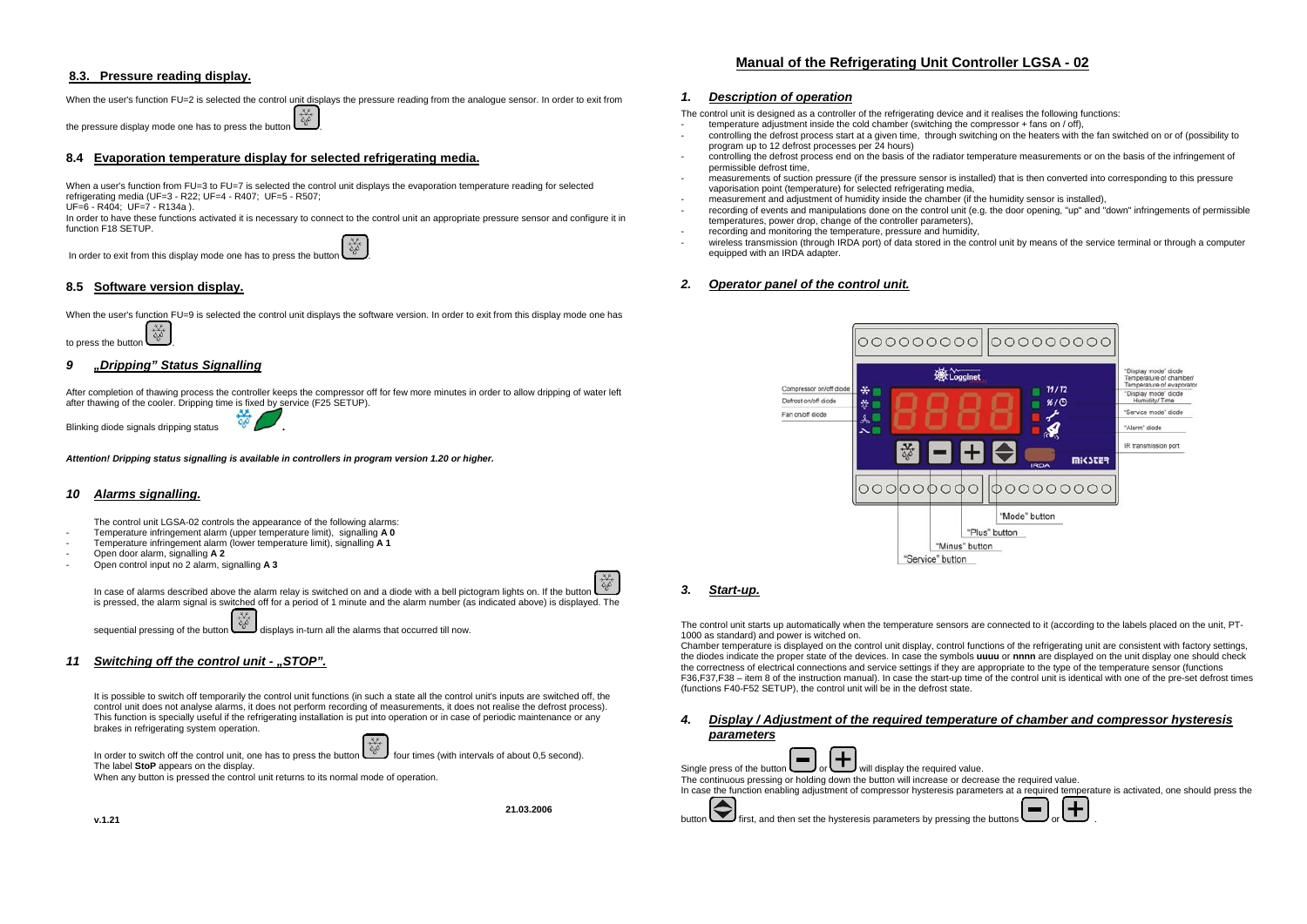*5. Readings display: chamber temperature, evaporator temperature, humidity, real time clock.* 



# *6. Humidity regulator.*

#### **6.1 Configuration of the humidity regulator.**

In order to activate functions of the humidity regulator, the digital sensor of humidity has to be connected to the control unit and the functions: SETUP F57=1 and hysteresis parameters (function F58 as standard  $\pm 1\%$ , symmetric hysteresis) have to be set. The adjustment function is realised through switching on/off the relay connected to the connector 16 of the control unit, according to the required value and set hysteresis parameters (below the lower hysteresis the relay is switched on, and above the upper hysteresis the relay is switched off).

### **6.2 Change of the required humidity setting.**

If the control unit is correctly configured according to item 6.1, it is possible to set the required humidity.



# *7. Forced switching on/off the defrost process.*

The control unit LGSA - 02 has the possibility to switch on automatically the defrost process 12 times per 24 hour at programmed times. In case of necessity to force the defrost process at a given moment (if the defrost process is actually off) or to stop the defrost process

(if it is actually on) one has to press and hold down for about 2 seconds the button  $\sim$  which will cause switching on or off the defrost process.

# *8. Service functions accessible for the user.*

The user has access to the following functions.

|         |                            | The user has access to the following functions.                                                                                                                                                                                                                    |
|---------|----------------------------|--------------------------------------------------------------------------------------------------------------------------------------------------------------------------------------------------------------------------------------------------------------------|
|         | $UF=0$<br>$UF=1$<br>$UF=2$ | Real time clock set.<br>Change of the password for user's functions.<br>Value of pressure displayed in bars.<br>(if the sensor is connected and the upper limit value of the pressure sensor is correctly entered in function F18,                                 |
|         | $UF=3$                     | the standard value is 20 bars).                                                                                                                                                                                                                                    |
|         |                            | Evaporation temperature display for the refrigerating medium R22.                                                                                                                                                                                                  |
|         | $UF=4$                     | Evaporation temperature display for the refrigerating medium R407.                                                                                                                                                                                                 |
|         | $UF=5$<br>$UF=6$           | Evaporation temperature display for the refrigerating medium R507                                                                                                                                                                                                  |
|         |                            | Evaporation temperature display for the refrigerating medium R404.                                                                                                                                                                                                 |
|         | $UF=7$                     | Evaporation temperature display for the refrigerating medium R134a.                                                                                                                                                                                                |
|         | $UF = 8$<br>$UF=9$         | Free.<br>Software version display.                                                                                                                                                                                                                                 |
|         |                            | In order to enter the service mode one has to press and hold down the button $\begin{bmatrix} x \overline{x} \\ y \overline{y} \\ z \overline{y} \end{bmatrix}$ , press and hold down the button                                                                   |
| $UF=0.$ |                            | The word "CODE" will be displayed and then an access code has to be entered.<br>If the access code is entered correctly, the number of the user's service function will be displayed.                                                                              |
|         | Pressing the buttons       | one should set the required user's function number.                                                                                                                                                                                                                |
|         |                            | Selection of the function is done by pressing the button $\left \bigotimes\right $ In order to exit from the service mode the button button $\left(\begin{array}{c}\frac{3\sqrt{2}}{2\sqrt{2}}\\ \frac{3\sqrt{2}}{2\sqrt{2}}\end{array}\right)$ has to be pressed. |
| 8.1     |                            | Real time clock setting (UF=0)                                                                                                                                                                                                                                     |

As standard the control unit LGSA - 02 is equipped with a real time clock.

The correct setting of the clock is important for the correct work of the device and specially for the performed recording of events and defrosts steered by the real time clock.

When the user's function FU=0 is selected the control unit enters the mode of real time clock setting and the letter **H-** is displayed followed by a pulsating value of hour.

The value of a proper real time clock parameter should be set by pressing the buttons  $\Box$ 





In turn:



In order to exit from the real clock setting mode, one has to press the button

### **8.2. Changing the password to the user's service functions.**

When the user's function FU=1 is selected the control unit enters the mode of password change and a current valid password is displayed.

Pressing the buttons **one of the can** change the password. The new password is stored when the button is pressed. н.

| .<br>In order to exit from the password setting mode one has to press the button |  |
|----------------------------------------------------------------------------------|--|
|                                                                                  |  |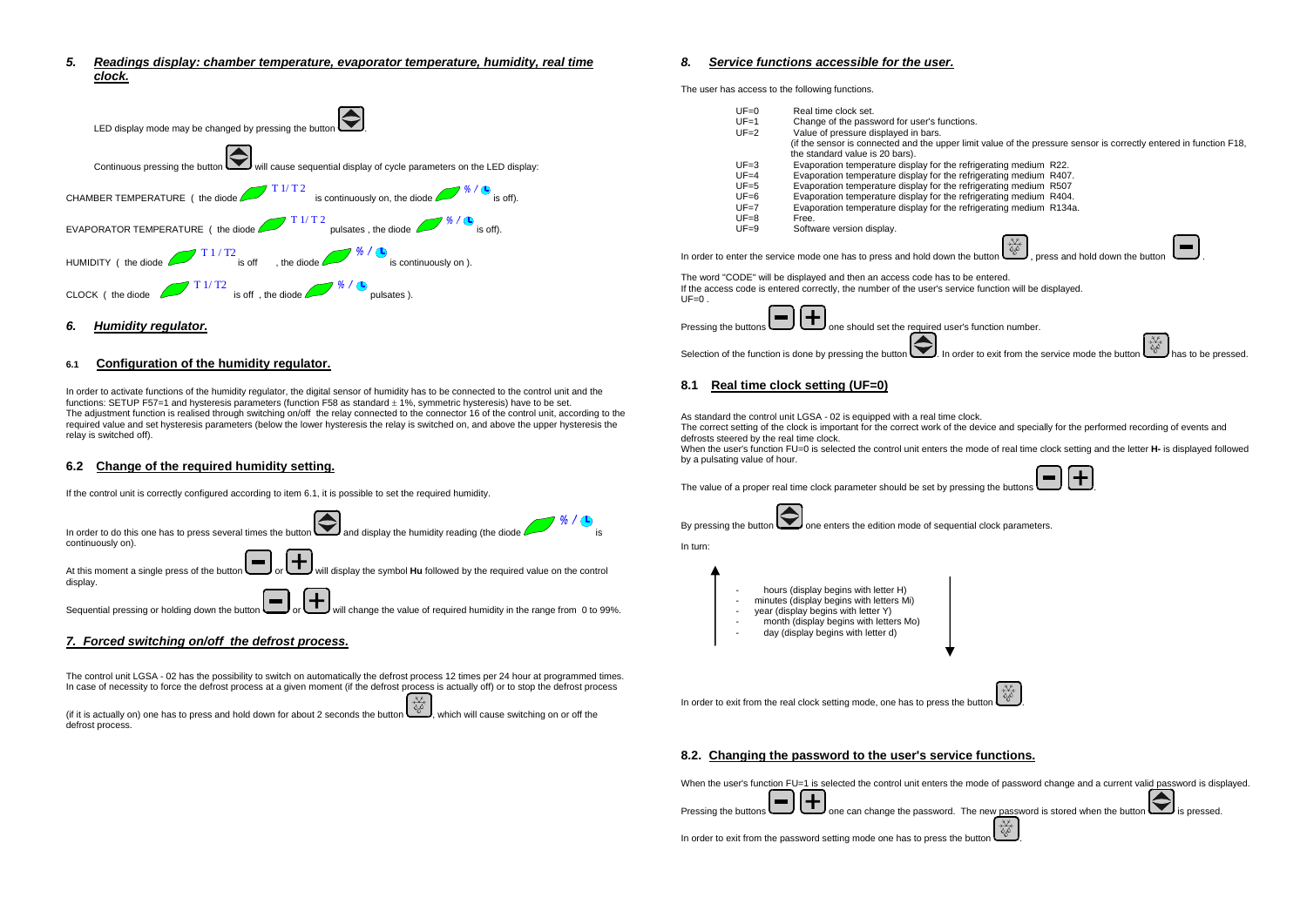#### *Service functions SETUP.*

The control unit LGSA-02 is equipped with an internal memory that stores its configuration parameters necessary for the correct work of the device (Table 1). Change of these parameters should be done only by a qualified person who knows the meaning of these functions and their influence on the operation of the refrigerating system.

In order to enter into the service mode one has to press and hold down the button  $\left(\begin{matrix} x \\ y \\ z \end{matrix}\right)$ , to press and hold down the button

The label "CODE" will appear on the display and the access code has to be entered.

If the access code is entered correctly the letter **F-** followed by a pulsating number of the service function will be displayed.

Change of the service function number is done by pressing the buttons  $\Box$ 



Selection of the function for edition is done by pressing the button  $\bigodot$ 

The value of the selected function will be displayed on the display.

Change of this value may be done by pressing the buttons  $\left(\blacksquare\right)\left(\blacktriangle$  $\blacksquare$ 

In order to accept the change the button  $\bigotimes$  should be pressed.

If the value of the function is accepted the unit returns to the function number selection mode.

Pressing the button  $\left(\begin{array}{c} x \downarrow k \\ y \downarrow k \end{array}\right)$  ends the mode of selection and edition of service functions.

### The table of service parameters (Table 1)

|  | <b>Function</b><br>number | Function description                       | Parameter<br>range | <b>Typical value</b> | Comment / notes                                                                                                                                  |
|--|---------------------------|--------------------------------------------|--------------------|----------------------|--------------------------------------------------------------------------------------------------------------------------------------------------|
|  | F <sub>0</sub>            | Control unit address in the net RS-<br>485 | 1128               | 1                    | This function<br>determines the<br>controller address in<br>the monitoring net<br><b>RS485</b>                                                   |
|  | F <sub>01</sub>           | Transmission speed to PC                   | 0.4                | $\Omega$             | $0 - 9600$ ;<br>$1-19200$ ;<br>2-38400<br>3-57600;<br>4-115200;                                                                                  |
|  | F <sub>02</sub>           | Free                                       |                    |                      |                                                                                                                                                  |
|  | F03                       | Type of the alarm signal.                  | 0.1                | $\Omega$             | This function<br>determines if the<br>generated alarm signal<br>has to be continuous or<br>dashed.<br>0 - continuous signal<br>1 - dashed signal |
|  | F <sub>04</sub>           | Free                                       |                    |                      |                                                                                                                                                  |
|  |                           |                                            |                    |                      |                                                                                                                                                  |

| F <sub>0</sub> 5 | Hysteresis setting.                                                                  | 01                                        | 0                                  | 0-<br>service<br>$1 -$<br>user                                                                                        |
|------------------|--------------------------------------------------------------------------------------|-------------------------------------------|------------------------------------|-----------------------------------------------------------------------------------------------------------------------|
| F06              | Hysteresis of switching on.                                                          | $0.10,0^{\circ}$ C/F                      | 2.0 °C/F                           |                                                                                                                       |
| F07              | Lower limit of required temperature.                                                 | $-60.010.0$<br>$\mathrm{C}/\mathrm{F}$    | $-20.0$<br>$\mathrm{C}/\mathrm{F}$ |                                                                                                                       |
| F08              | Upper limit of required temperature.                                                 | $-60.0.+60.0$<br>$\mathrm{C}/\mathrm{F}$  | $+50.0$<br>$\mathrm{C}/\mathrm{F}$ |                                                                                                                       |
| F09              | Correction of the chamber<br>temperature reading.                                    | $10,0.+10,0^{\circ}$<br>С                 | $0^{\circ}$ C/F                    |                                                                                                                       |
| F10              | Correction of the evaporator<br>temperature reading.                                 | $10,0.+10,0^{\circ}$<br>С                 | $0^{\circ}$ C/F                    |                                                                                                                       |
| F11              | Temperature unit.                                                                    | 0.1                                       | 0                                  | Celsius<br>0-<br>Fahrenheit<br>$1 -$                                                                                  |
| F <sub>12</sub>  | Upper alarm                                                                          | $-50.0 + 50,0$<br>$\mathrm{C}/\mathrm{F}$ | 50,0<br>$\mathrm{C/F}$             |                                                                                                                       |
| F <sub>13</sub>  | Lower alarm                                                                          | $-50.0 + 50,0$<br>$\mathrm{^{\circ} C/F}$ | $-50,0$<br>$\mathrm{C}/\mathrm{F}$ |                                                                                                                       |
| F14              | Delay of temperature alarm.                                                          | $030$ min                                 | 1                                  |                                                                                                                       |
| F15              | Delay of open door alarm.                                                            | $0.30$ min                                | 1                                  |                                                                                                                       |
| F16              | Maximal operation time of the<br>compressor if the temperature<br>sensor is damaged. | 0240min                                   | 60                                 |                                                                                                                       |
| F17              | Minimal switch off time of the device.                                               | $0.60$ min                                | 3                                  |                                                                                                                       |
| F18              | Upper limit of the pressure sensor.                                                  | 520bar                                    | 6                                  | The upper pressure<br>limit is the pressure for<br>which the output<br>current of the sensor is<br>20 <sub>m</sub> A. |
| F19              | Switching off the compressor and<br>fans when the door is open.                      | 0.1                                       | 0                                  | 0- the compressor is on<br>if the door is open.<br>1- the compressor is off<br>if the door is open.                   |
| F20              | Free                                                                                 |                                           |                                    |                                                                                                                       |
| F <sub>21</sub>  | End temperature of defrost process.                                                  | $0.40^{\circ}$ C/F                        | $12^{\circ}$ C/F                   |                                                                                                                       |
| F22              | Minimal start temperature of defrost<br>process.                                     | $-20+20^{\circ}$ C/F                      | 10.0°C/F                           | Minimal radiator<br>temperature below<br>which start of the<br>defrost process is<br>possible.                        |
| F <sub>23</sub>  | Maximal defrost time.                                                                | $0.120$ min                               | 30 <sub>min</sub>                  |                                                                                                                       |